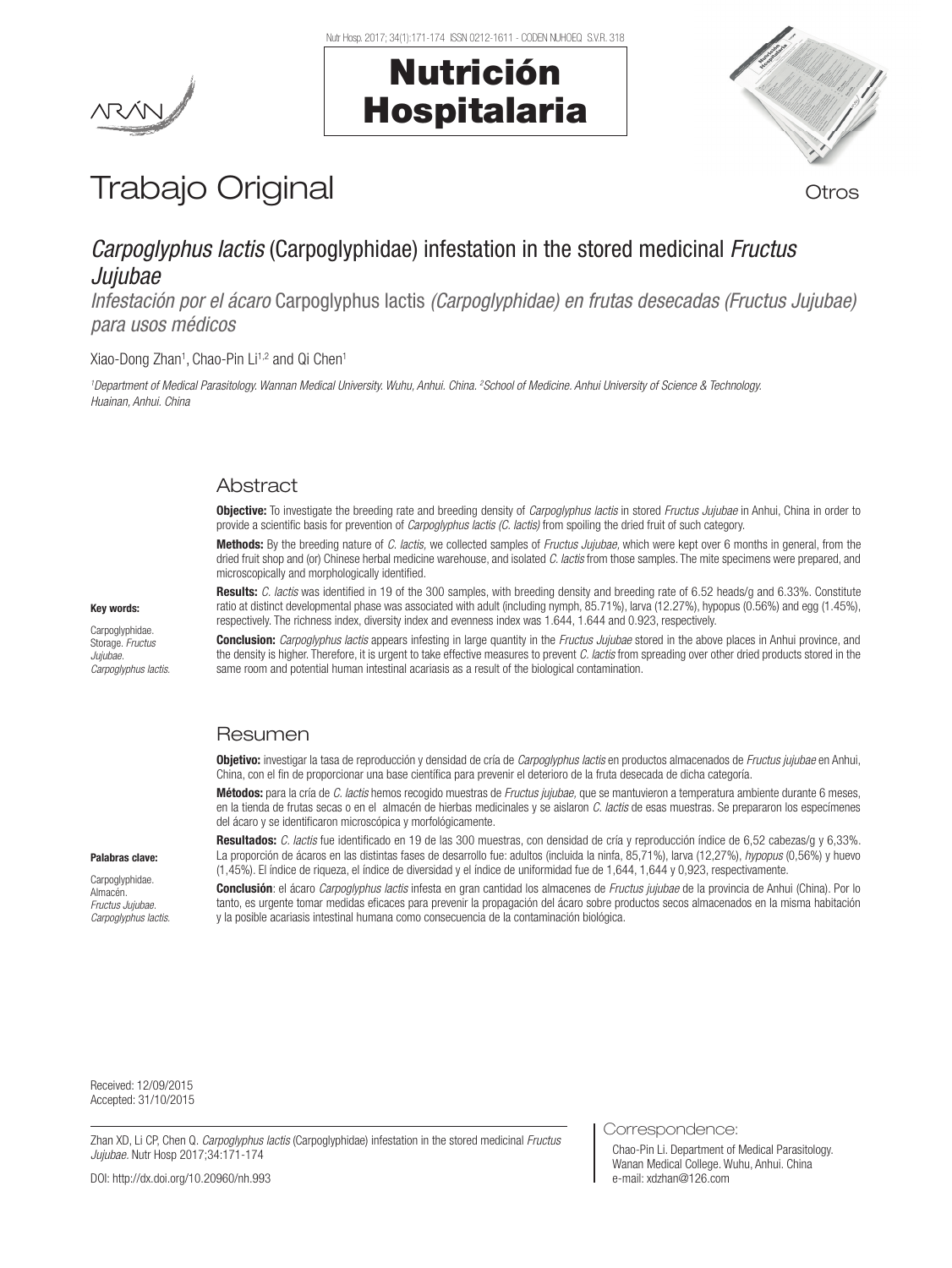# **INTRODUCTION**

*Carpoglyphus lactis* (*C. lactis*), also known as *Acarus dysenteriae*, belongs to *Carpoglyphus* under *Carpoglyphidae of Astigmata*. It is not only a stored product mite infesting saccharide-rich stored commodities including dried fruits, candied fruits, sweet drinks and sugars of variety (1), but also capable of causing intestinal acariasis (2-4) or other conditions. *Fructus Jujubae,* apart from its culinary use, is also an important Chinese traditional medicine that functions to replenish spleen and stomach, nourish the blood and soothe the mind and moderate the action of herbs. However, few studies are available on the infestation of *C. lactis* with such dried fruit. Between November of 2009 and 2011, we conducted a survey on the infestation status of such mite with *Fructus Jujubae* in stored *Fructus Jujubae* that were collected in 30 groceries and/ or warehouses for traditional Chinese medicinal herbs throughout 17 cities in Anhui province of China.

# MATERIALS AND METHODS

### SAMPLE COLLECTION

The intended *Fructus Jujubae* samples were collected from the dried fruit shops and/or warehouses for traditional Chinese medicinal herbs in compliance with the inhabiting nature of acaroid mites. All samples were kept more than 6 months, and taken by 10 aliquots weighing 10 g for each. Each sample was sealed in a sampling bag on spot and taken back to laboratory, where weighing was checked. The ecological data were collected with the ecological instrument.

### ISOLATION OF THE ACAROID MITE SPECIMENS

Mites in the samples were isolated by using both directicopy and redricopy, and then were made of slides, either for temporary or permanent use, according to previous descriptions (5-7). Classification of the mites, together with its identification and count, was performed under light microscope in compliance with the taxonomic system described by Hughes (1976) (8,9).

### DATA PROCESSING

Data on isolated *C. lactis* were determined as the following formula:

- B (Breeding rate) = ( $p/t$ ) $\times$  100% ( $p$  stands for the copies of *C. lactis* found in the samples, t for the total number of samples collected in different storages).
- C (Constituent ratio) =  $(A/N) \times /100\%$  (A stands for the total number of *C. lactis* at a certain development stage, N for complete breeding individual count).
- $-$  D (Breeding density) = N/T (N represents total number of breeding individuals, and T, sample weight).
- Richness index were denoted by Margalef index,  $R_{\text{measured}} =$ (S-1)/lnN (S stands for the number of species, and N the number of individuals).
- Diversity index were represented by Shannon-Wiener index as *H'* (species diversity index) =  $\Sigma$ PilnP<sub><sub>i</sub></sub>, (P<sub>i</sub>= proportion of total sample represented by species *i).*
- $-$  Evenness index were denoted by Pielou index as  $J = H'/H_{\text{max}}$ , where *H'* is the number derived from the Shanon diversity index and  $H_{\text{max}}$  is the maximum value of *H'*.

# RESULTS

# *CARPOGLYPHUS LACTIS* BREEDING STATUS IN *FRUCTUS JUJUBAE*

*C. lactis* was found in 19 of 300 samples of *Fructus Jujubae* collected in the dried groceries and/or warehouses for traditional Chinese medicinal materials from in 17 cities in Anhui province. The breeding rate was 6.33% (19/300), and the breeding density in 19 samples varied from minimal 3 heads/g to maximal 11 heads/g, with 6.52 heads/g on average (1,239/190 g). Mixed statistics of the *C. lactis* in the 19 samples showed that different development stage of this mite included adults (including nymphs ) of 1,062 heads, larvae of 152 heads, *hypopus* of 7 heads and eggs of 18, and its constituent ratio at different development stage was 85.72% (adult, including nymphs), 12.27% (larva), 0.56% *(hypopus)* and 1.45% (eggs).

### MITE SPECIES IDENTIFICATION

### Adult mites

The idiosoma of male is ovoid and slightly flattened, and measures 380~400 μm in length. The feet and chelicerae are light red. The gnathosoma is conical and flexible activities, and the chelicerae presents with a scissor-shape. The shoulder region is well-defined and the rear edge is truncated shape or slightly concave. It has no dorsal propodosomal shield. Ventrally, the apodemes are well-sclerotized, and the apodemes of leg I join in midline to form a sternum that is shaped "X" to ariticulate with the apodemes of leg II. Genital aperture is located between the coxae III and IV. The penis is bent tube with the top being straight, and the genital sensory looks very long. There are two pairs of almost isometric genital setae. With the exception of the *sae* and  $pa_{1}$ , all setae in the dorsal idiosoma appears short, with rounded ends, yet longer *ve* was long.

The idiosoma of female, very similar to the male, varies from 380 to 420 μm. On the ventral side of the idisoma, the sternum and apodemes II are fused to a genital plates covering the anterior end of the genital opening. The genital folds are not well sclerotized and located between the coxal II and III. Anal pore extends almost to body trailing edge, and has a pair of anal setae. The bursa copulatrix looks lik a round hole, which is located at the dorsal end of the body back.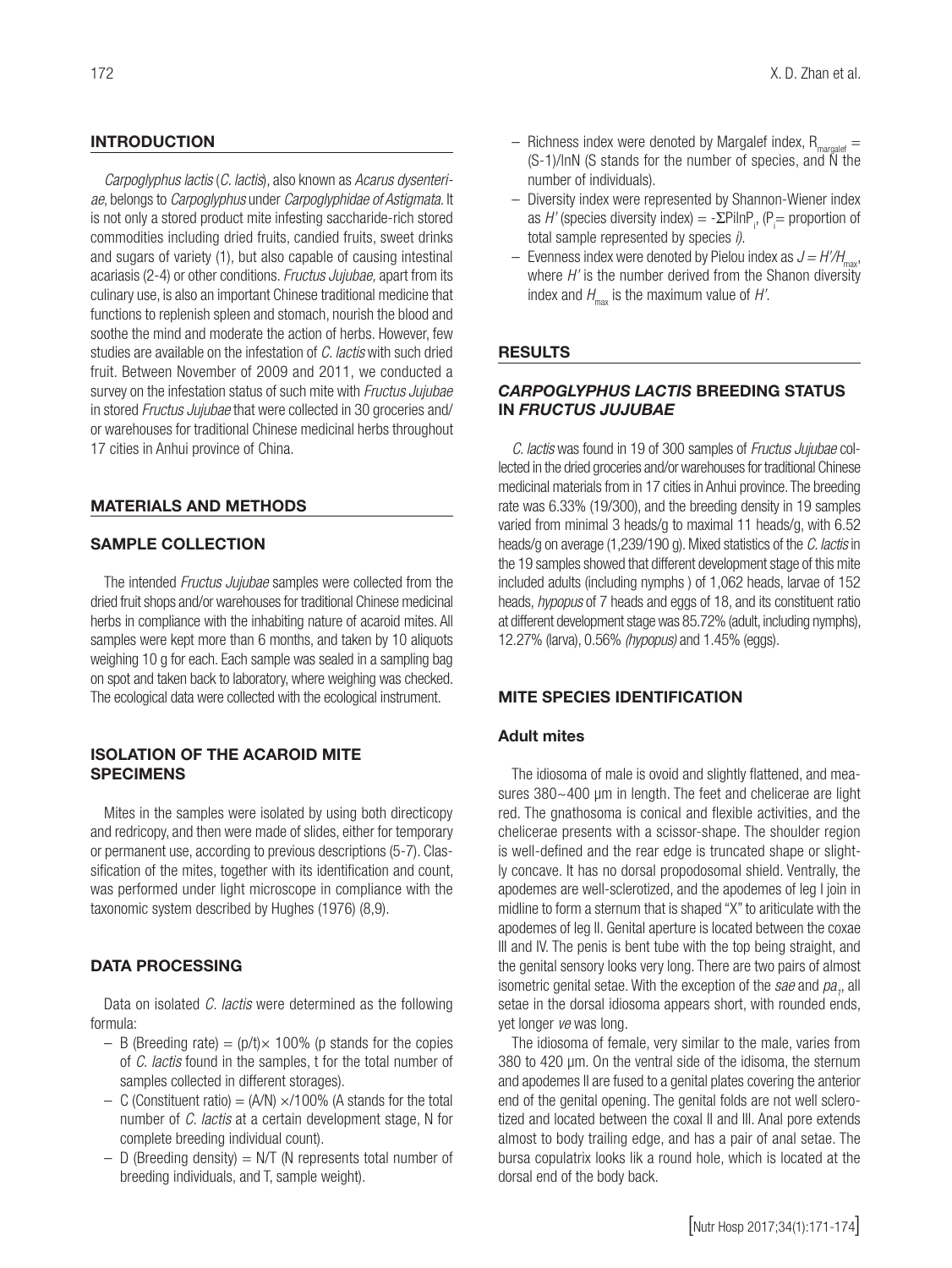#### The larva

Idiosoma of a larva measures approximately 180 μm in length, with 3 pairs of legs.  $Pa<sub>1</sub>$  is the longest seta. All setae in idiosoma back are short, with rounded ends as the adults. There is no *Sai* and *Sae,* and there are no coxal rods in ventral surface and no traces of reproductive organs. Genital setae and former anal setae are absent.

#### Protonymph

Body length of typical protonymph is about 210 μm, with 4 pairs of legs. *Sae* and Pa<sub>1</sub> are the longest setae on idiosoma. There is one pair of genital organ (GS) on ventral side, and a pair of genital setae (h) and former anal setae (Pra). Characteristic lull protonymph has 4 pairs legs contracted to the body and body back uplifting as hemisphere shape, shiny and glass like. The second pair of genital organ GS can be seen through the transparent shell. The protonymph was molted into the tritonymph in later stage.

#### **Tritonymph**

Its body length is some 250 μm. Apart from the *sae* and *pa1*, all setae in idiosoma back are short, with rounded ends, and the number and location are similar to adult mite. Two pairs of genital organ GS occur on ventral side. There is individual pair of genital seta (f, h, i) and preanal seta.

#### Hypopus

The hypopus is mobile, which makes hard to detect. It measures approximately 270 μm in length, and presents with oval shape and yellow. Darker color stripes are seen on the back. The gnathosoma is small and partly covered by idiosoma.

#### The eggs

The shape of the eggs is oval and milky white. Egg shell is translucent. Embryonic form of larval can be seen in the late stage of embryonic development.

# ECOLOGICAL PARAMETERS FOR *C. LACTIS*  FOUND IN THE *FRUCTUS JUJUBAE*

The average breeding density of *C. lactis* in the *Fructus Jujubae* was 6.52 heads/g, the richness index, 1.64, the diversity index, 1.91 and evenness index, 0.92. These findings suggested that *Fructus Jujubae* stored in our sampling places were seriously infested by *C. lactis*. Although this species are rich in diversity, yet category remained relatively stable.

#### **DISCUSSION**

*C. lactis* is one sort of storage mites with small individual, and widely distributed throughout the world. It likes living in a surrounding of moistness with low temperature, and particularly tends to breed in large quantity in the summer and autumn seasons (10-13). *C. lactis* can be found in sugary foods, such as white sugar, brown sugar, fruit sugar, biscuits, Shaqima, pastries, yogurt, candied fruit, prunes, dried plum, red dates, black dates, dried persimmons and the like (14,15). It can also grow and reproduce even if its whole body is soaked into the sugar solution (16). It was reported that, when *C. lactis* was reared in a tank using Cuban sugar as feeds, it was capable of surviving in a life cycle of some 13 to 18 days in temperature of 25 °C  $\pm$  1 °C with relative humidity of 75% (17). The life cycle of *C. lactis* can generally experience five stages, namely the egg, larva, protonymph, tritonymph and adult mites. However, another 24-hour quiescent stage will occur following the larva, protonymph and tritonymph, which is termed as larva, protonymph and tritonymph quiescent stage. In addition, a second nymph known as hypopus will occur between the protonymph and the tritonymph (18). The hypopus is mobile and hard to be detected, for its formation may be resistance purpose to the adverse environment and ensuring spread of the species.

Blossoming of *C. lactis* not only cause deterioration, contamination and reduced function of *Fructus Jujubae,* but also leads to human acariasis, including skin mite disease, pulmonary acariasis, duodenal ulcers and other intestinal conditions (19-21). Intestinal acariasis is a digestive disease caused by the mites that parasitize in the enteric cavity or bowel walls. Although the mild symptoms may reverse without any intervention in clinic, yet severe case can be complicated with abdominal pain, diarrhea, abdominal discomfort, weight loss, fatigue, lacking of energy, etc. (22). Once the *C. lactis* or other mites gets into the intestine, its chelicerae and claws can cause mechanical irritation to the intestinal wall, or even invade the intestinal mucosa layer or deeper bowel tissues, finally leading to intestinal necrosis and inflammation as well as duodenum ulcers (23). Discharges, the shell, metabolites and lysates of dead body of *C. lactis* can cause allergic reactions, which potentially result in gastrointestinal symptoms such as diarrhea, abdominal pain and anal burning sensation of the anus 24. Since the body of *C. lactis* is as small as dust, it can easily carry the infection through a variety of ways, and be serious damage to food products, sugar industry as well as serious threat to human health (25-28). Additionally, *C. lactis*  is often associated with *Tyrophagus putrescentiae* and *Suidasia nesbitti*, which further increase hazards to food products (29,30). Therefore, understanding of the morphology and breeding conditions of *C. lactis* in the stored commodities with high sugar content has great importance.

In current study, we collected the *Jujubae* samples (over 6 months in storage) from the dried fruit shops and/or warehouses for Chinese medicinal herbs according to the breeding habits of *C. lactis,* which was found in large quantity. This indicates that this species universally occur in the stored medicinal *Fructus Jujubae*, and requires our great attention, because infesting of *C. lactis* with